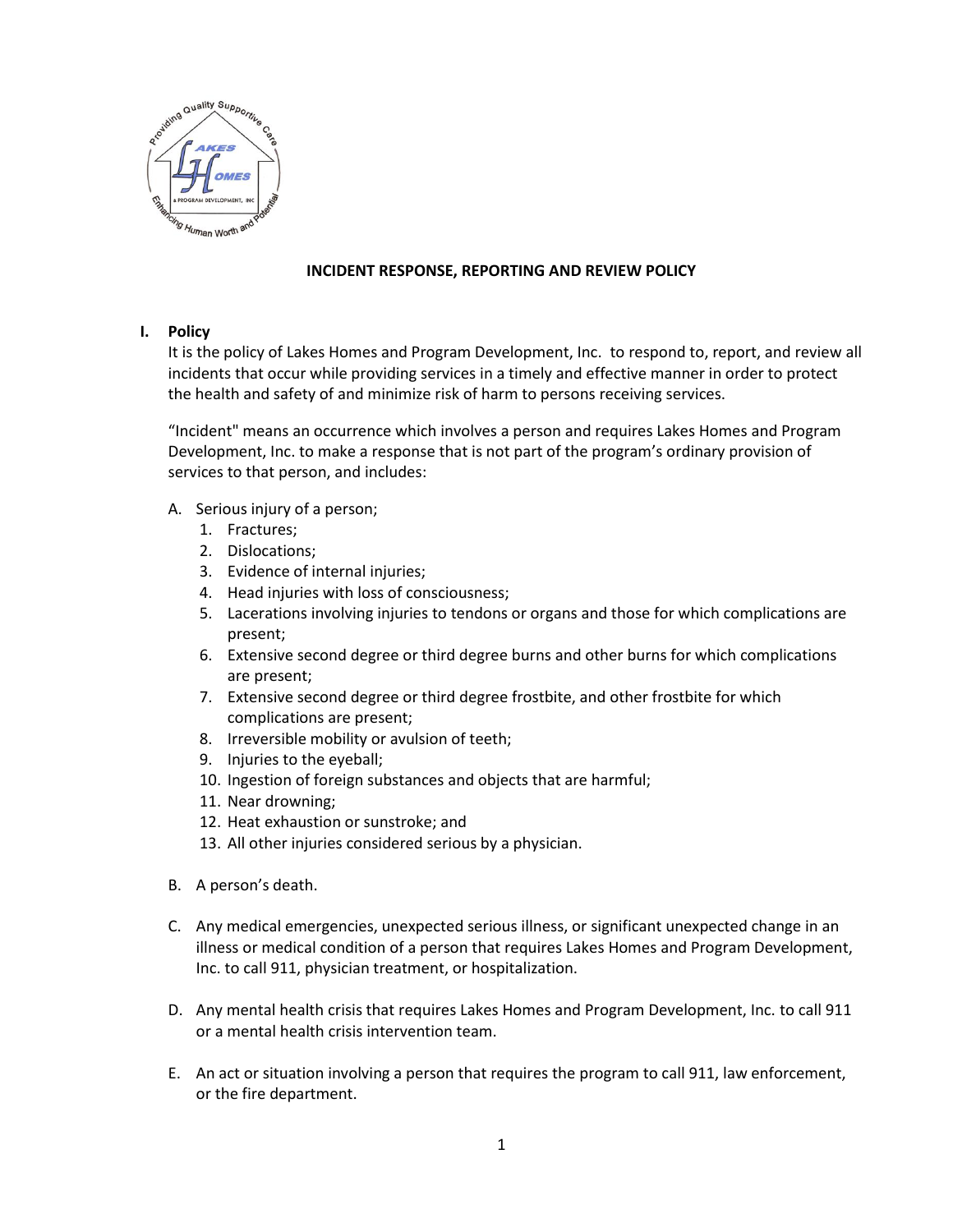- F. A person's unauthorized or unexplained absence from a program.
- G. Conduct by a person receiving services against another person receiving services that:
	- 1. Is so severe, pervasive, or objectively offensive that it substantially interferes with a person's opportunities to participate in or receive service or support;
	- 2. Places the person in actual and reasonable fear of harm;
	- 3. Places the person in actual and reasonable fear of damage to property of the person; or
	- 4. Substantially disrupts the orderly operation of the program.
- H. Any sexual activity between persons receiving services involving force or coercion.
	- "Force" means the infliction, attempted infliction, or threatened infliction by the actor of bodily or commission or threat of any other crime by the actor against the complainant or another, harm which (a) causes the complainant to reasonably believe that the actor has the present ability to execute the threat and (b) if the actor does not have a significant relationship to the complainant, also causes the complainant to submit.
	- "Coercion" means words or circumstances that cause the complainant reasonably to fear that the actor will inflict bodily harm upon, or hold in confinement, the complainant or another, or force the complainant to submit to sexual penetration or contact, but proof of coercion does not require proof of a specific act or threat).
- H. Any emergency use of manual restraint.
- I. A report of alleged or suspected child or vulnerable adult maltreatment.

### **II. Response Procedures**

- A. Serious injury
	- 1. In the event of a serious injury, staff will provide emergency first aid following instructions received during training.
	- 2. Summon additional staff, if they are immediately available, to assist in providing emergency first aid or seeking emergency medical care.
	- 3. Seek medical attention, including calling 911 for emergency medical care, as soon as possible.
- B. Death
	- 1. If staff is alone, immediately call 911 and follow directives given to you by the emergency responder.
	- 2. If there is another person(s) with you, ask them to call 911, and follow directives given to you by the emergency responder.
- C. Medical emergency, unexpected serious illness, or significant unexpected change in an illness or medical condition
	- 1. Assess if the person requires the program to call 911, seek physician treatment, or hospitalization.
	- 2. When staff believes that a person is experiencing a life threatening medical emergency they must immediately call 911.
	- 3. Staff will provide emergency first aid as trained or directed until further emergency medical care arrives at the program or the person is taken to a physician or hospital for treatment.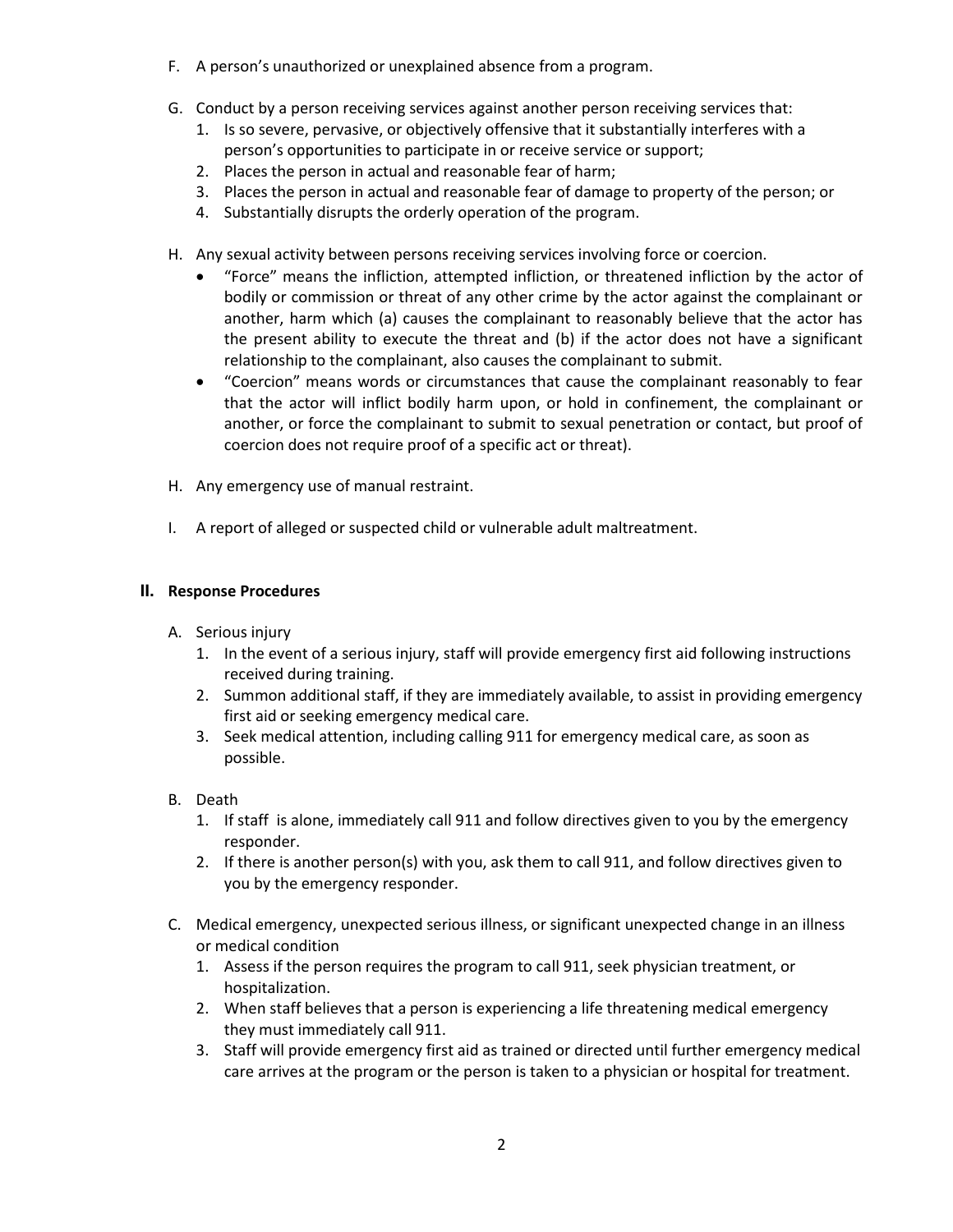D. Mental health crisis

When staff believes that a person is experiencing a mental health crisis they must call 911 or the mental health crisis intervention team at:

Becker County: 218-850-4357

Ottertail County: 1-800-223-4512

Mahnomen County: 1-800-422-0863

- E. Requiring 911, law enforcement, or fire department
	- 1. For incidents requiring law enforcement or the fire department, staff will call 911.
	- 2. For non-emergency incidents requiring law enforcement, staff will call: Becker County: 218-847-2661 Ottertail County: 218-998-8555 Mahnomen County: 218-935-2255
	- 3. For non-emergency incidents requiring the fire department, staff will call : Becker County: 218-847-2661 Ottertail County: 218-736-6983 Mahnomen County: 218-935-5381
	- 4. Staff will explain to the need for assistance to the emergency personnel.
	- 5. Staff will answer all questions asked and follow instruction given by the emergency personnel responding to the call.
- F. Unauthorized or unexplained absence When a person is determined to be missing or has an unauthorized or unexplained absence, staff will take the following steps:
	- 1. If the person has a specific plan outlined in his/her Coordinated Services and Support Plan Addendum to address strategies in the event of unauthorized or unexplained absences that procedure should be implemented immediately, unless special circumstances warrant otherwise.
	- 2. An immediate and thorough search of the immediate area that the person was last seen will be completed by available staff. When two staff persons are available, the immediate area and surrounding neighborhood will be searched by one staff person. The second staff person will remain at the program location. Other persons receiving services will not be left unsupervised to conduct the search.
	- 3. If after no more than 15 minutes, the search of the facility and neighborhood is unsuccessful, staff will contact law enforcement authorities.
	- 4. After contacting law enforcement, staff will notify the on call cell phone or office to communicate with the executive administrator who will determine if additional staff are needed to assist in the search.
	- 5. A current photo will be kept in each person's file and made available to law enforcement.
	- 6. When the person is found staff will return the person to the service site, or make necessary arrangements for the person to be returned to the service site.
- G. Conduct of the person

When a person is exhibiting conduct against another person receiving services that is so severe, pervasive, or objectively offensive that it substantially interferes with a person's opportunities to participate in or receive service or support; places the person in actual and reasonable fear of harm; places the person in actual and reasonable fear of damage to property of the person;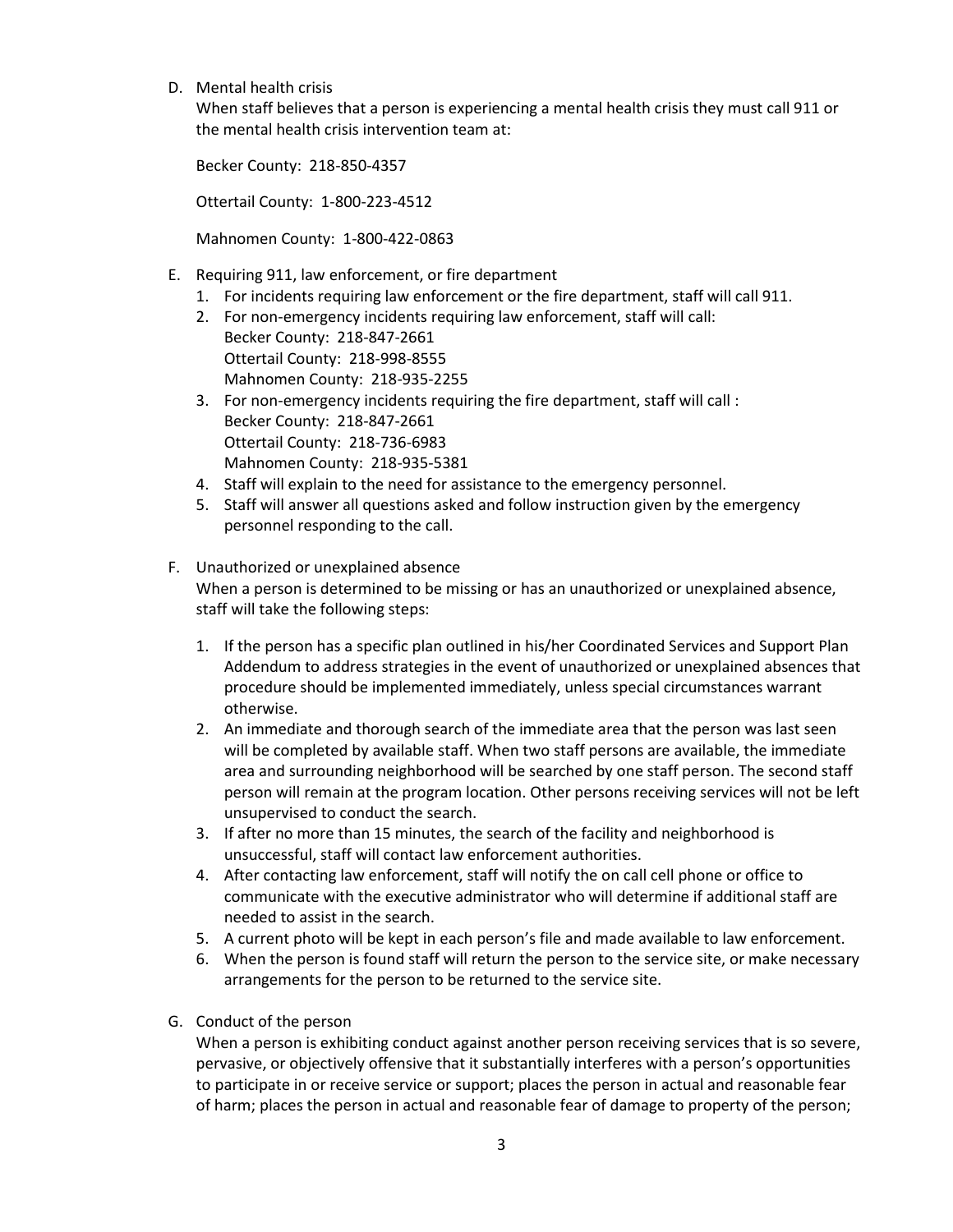or substantially disrupts the orderly operation of the program, staff will take the following steps:

- 1. Summon additional staff, if available. If injury to a person has occurred or there is eminent possibility of injury to a person, implement approved therapeutic intervention procedures following the policy on emergency use of manual restraints (see EUMR Policy).
- 2. As applicable, implement the Coordinated Service and Support Plan Addendum for the person.
- 3. After the situation is brought under control, question the person(s) as to any injuries and visually observe their condition for any signs of injury. If injuries are noted, provide necessary treatment and contact medical personnel if indicated.
- H. Sexual activity involving force or coercion

If a person is involved in sexual activity with another person receiving services and that sexual activity involves force or coercion, staff will take the following steps:

- 1. Instruct the person in a calm, matter-of-fact, and non-judgmental manner to discontinue the activity. Do not react emotionally to the person's interaction. Verbally direct each person to separate area.
- 2. If the person does not respond to a verbal redirection, intervene to protect the person from force or coercion, following the EUMR Policy as needed.
- 3. Summon additional staff if necessary and feasible.
- 4. If the persons are unclothed, provide them with appropriate clothing. Do not have them redress in the clothing that they were wearing.
- 5. Do not allow them to bathe or shower until law enforcement has responded and cleared this action.
- 6. Contact law enforcement as soon as possible and follow all instructions.
- 7. lf the person(s) expresses physical discomfort and/or emotional distress, or for other reasons you feel it necessary, contact medical personnel as soon as possible. Follow all directions provided by medical personnel.
- I. Emergency use of manual restraint (EUMR) Follow the EUMR Policy.
- J. Maltreatment

Follow the Maltreatment of Minors or Vulnerable Adult Reporting Policy.

# **III. Reporting Procedures**

- A. Completing a report
	- 1. Incident reports will be completed immediately, without delay, after the incident occurred or Lakes Homes and Program Development, Inc. became aware of the occurrence. The written report will include:
		- a. The name of the person or persons involved in the incident;
		- b. The date, time, and location of the incident;
		- c. A description of the incident;
		- d. A description of the response to the incident and whether a person's coordinated service and support plan addendum or program policies and procedures were implemented as applicable;
		- e. The name of the staff person or persons who responded to the incident; and
		- f. The results of the review of the incident (see section IV).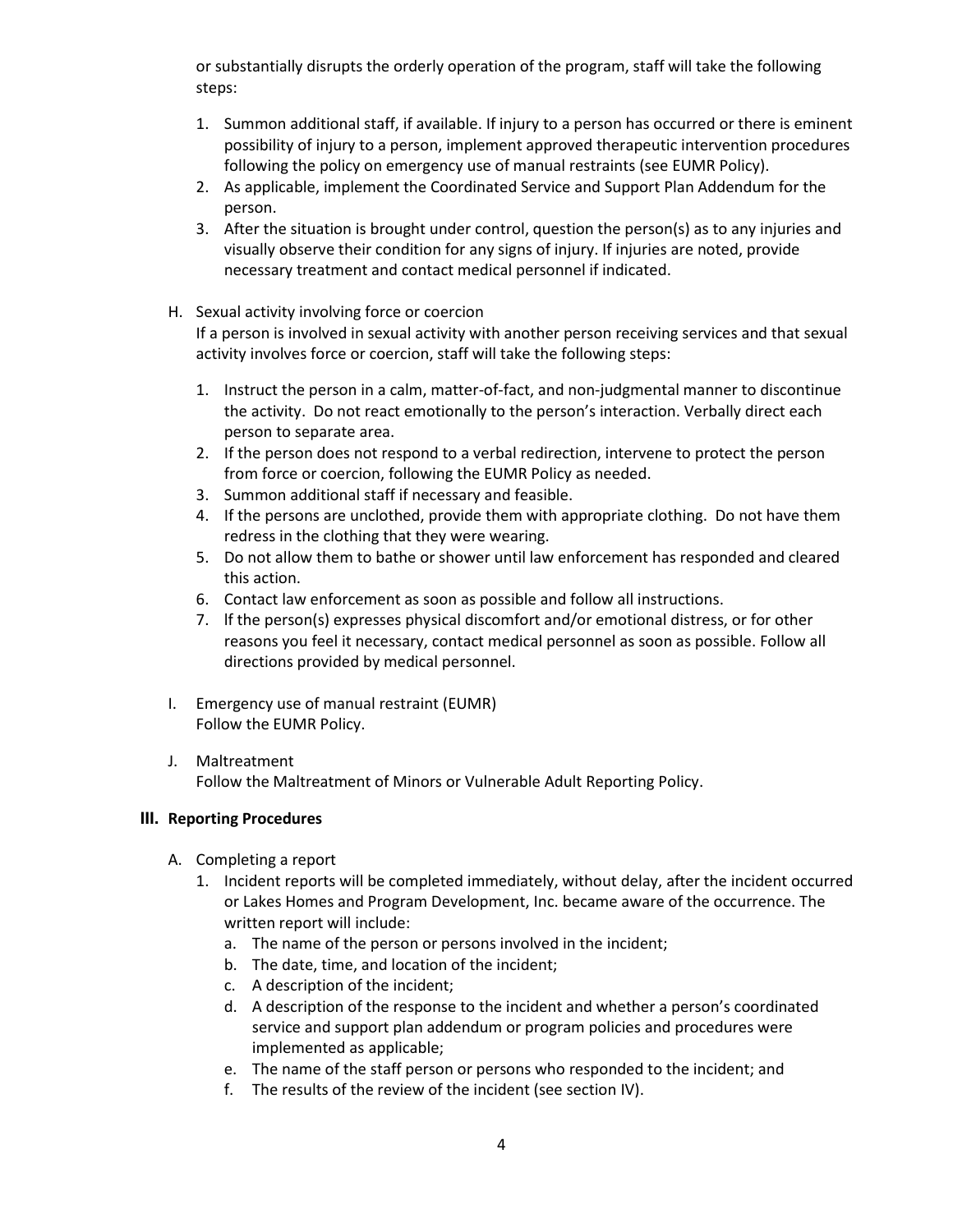- 2. When the incident involves more than one person, this program will not disclose personally identifiable information about any other person when making the report to the legal representative or designated emergency contact and case manager, unless this program has consent of the person. The written report will not contain the name or initials of the other person(s) involved in the incident.
- B. Reporting incidents to team members
	- 1. All incidents must be reported to the person's legal representative or designated emergency contact and case manager:
		- a. Immediately, without delay, of the incident occurring while services were provided;
		- b. Immediately, without delay, of discovery or receipt of information that an incident occurred; or
		- c. as otherwise directed in a person's coordinated service and support plan or coordinated service and support plan addendum.
	- 2. Lakes Homes and Program Development, Inc. will not report an incident when it has a reason to know that the incident has already been reported.
	- 4. Any emergency use of manual restraint of a person must be verbally reported to the person's legal representative or designated emergency contact and case manager, immediately, without delay. The written report must be completed according to the requirements in Lakes Homes and Program Development, Inc.'s emergency use of manual restraints policy.
- C. Additional reporting requirements for deaths and serious injuries
	- 1. A report of the death or serious injury of a person must be reported to both the Department of Human Services Licensing Division (With the ICF/DD, the report must be made to Department of Health, Office of Health Facility Complaints instead of DHS Licensing) and the Office of Ombudsman for Mental Health and Developmental Disabilities.
	- 2. The report must be made immediately, without delay, upon learning of the death or serious injury occurring while services were provided or upon receipt of information that the death or serious injury occurred.
	- 3. This program will not report a death or serious injury when it has a reason to know that the death or serious injury has already been reported to the required agencies.
- D. Additional reporting requirements for maltreatment
	- 1. When reporting maltreatment, Lakes Homes and program Development, Inc. must inform the case manager of the report unless there is reason to believe that the case manager is involved in the suspected maltreatment.
	- 2. The report to the case manager must disclose the nature of the activity or occurrence reported and the agency that received the maltreatment report.
- E. Additional reporting requirements for emergency use of manual restraint (EUMR) Follow the EUMR Policy.

### **IV. Reviewing Procedures**

- A. Conducting a review of incidents and emergencies This program will complete a review of all incidents.
	- 1. The review will be completed by the program coordinator.
	- 2. The review will be completed within five days of the incident.
	- 3. The review will ensure that the written report provides a written summary of the incident.